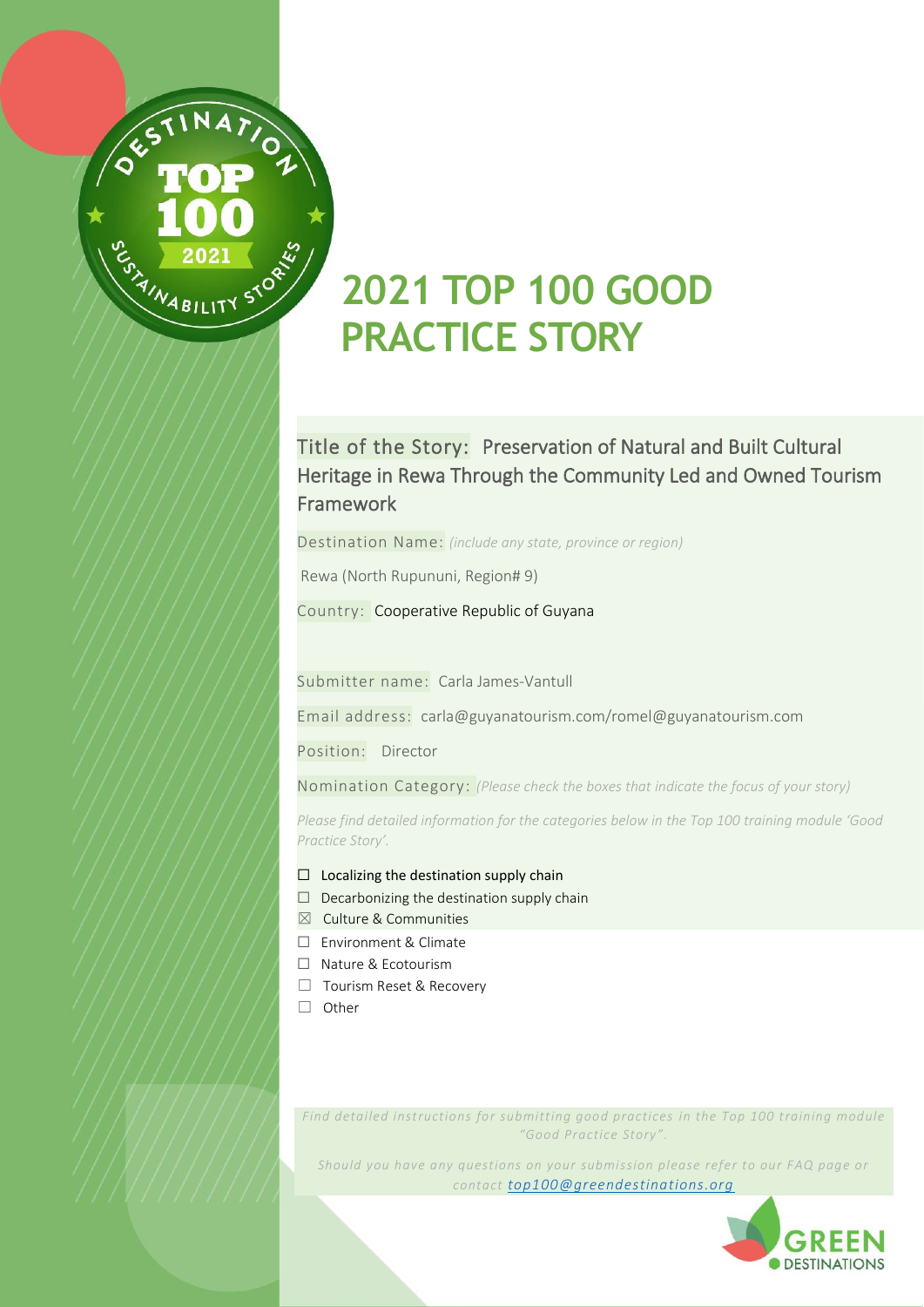## **DESCRIBE YOUR GOOD PRACTICE STORY**

*Address each aspect of your good practice story in the different sections being specific including relevant quantitative and qualitative information.*

#### Issues faced

*The community of Rewa (North Rupununi, Region# 9) has had its fair share of issues/challenges which was addressed through the implementation of the Community Led and Owned Tourism (CLOT) good practice. Some of the issues faced within the community included:*

- *1. The Preservation and Conservation of Threatened Wildlife Species (Arapaima).*
- *2. Out-Migration & the Need for Sustained Development Assistance.*

#### *The Preservation and Conservation of Threatened Wildlife Species (Arapaima).*

The preservation and conservation of the Arapaima fish species is paramount to the survival of the community of *Rewa and is the main component of promoting sustainability and keeping the ecosystem balance in the entire Rupununi region. For years, this threatened species was seen as a main part of the culture for the people of the Rupununi region due to its years of existence, giving it the nickname: "a living dinosaur".*

*There was a great need to develop suitable management plans to ensure the long-term health of the species – tracking the migration patterns and breeding behaviours which were previously a mystery. The Community Led and Owned Tourism (CLOT) model led to the financial sustainability of this effort.*

*Several communities within the Rupununi location, including Rewa, have partnered with local stakeholders as well as international experts and organisations in developing a suitable Community Based Management Systems that have proven to be successful. Today, Rewa has seen an increase of over 4000+ Arapaima species within its location.*

#### *Out-Migration & the Need for Sustained Development Assistance.*

*Two other major issues that were addressed with the Good Practice were out-migration from indigenous communities and the need for focused development assistance.*

*Out-migration in Rewa (like many other indigenous communities) was as high as 80%, leaving behind the challenges of neglected family farms, and more importantly, families with absentee husbands and fathers. Although the economic situation may improve due to income producing jobs from outside of the community, it negatively affects many families, and by extension their communities. Hence, the need for alternative sources of income which can be derived through social enterprise development such as community-led and owned tourism enterprises.*

*The community of Rewa has experienced improved livelihoods, leadership skills development, increased pride in and protection of their cultural heritage, and enhanced ecosystem services through conservation – all through sustainable social enterprise development. However, these community-led and owned enterprises took many years to develop.*

*Multiple governmental agencies and donors have supported and invested in the establishment of community-based tourism enterprises in Guyana over the years. However, a focused methodology based on proven solutions and sustained support has been lacking.* 





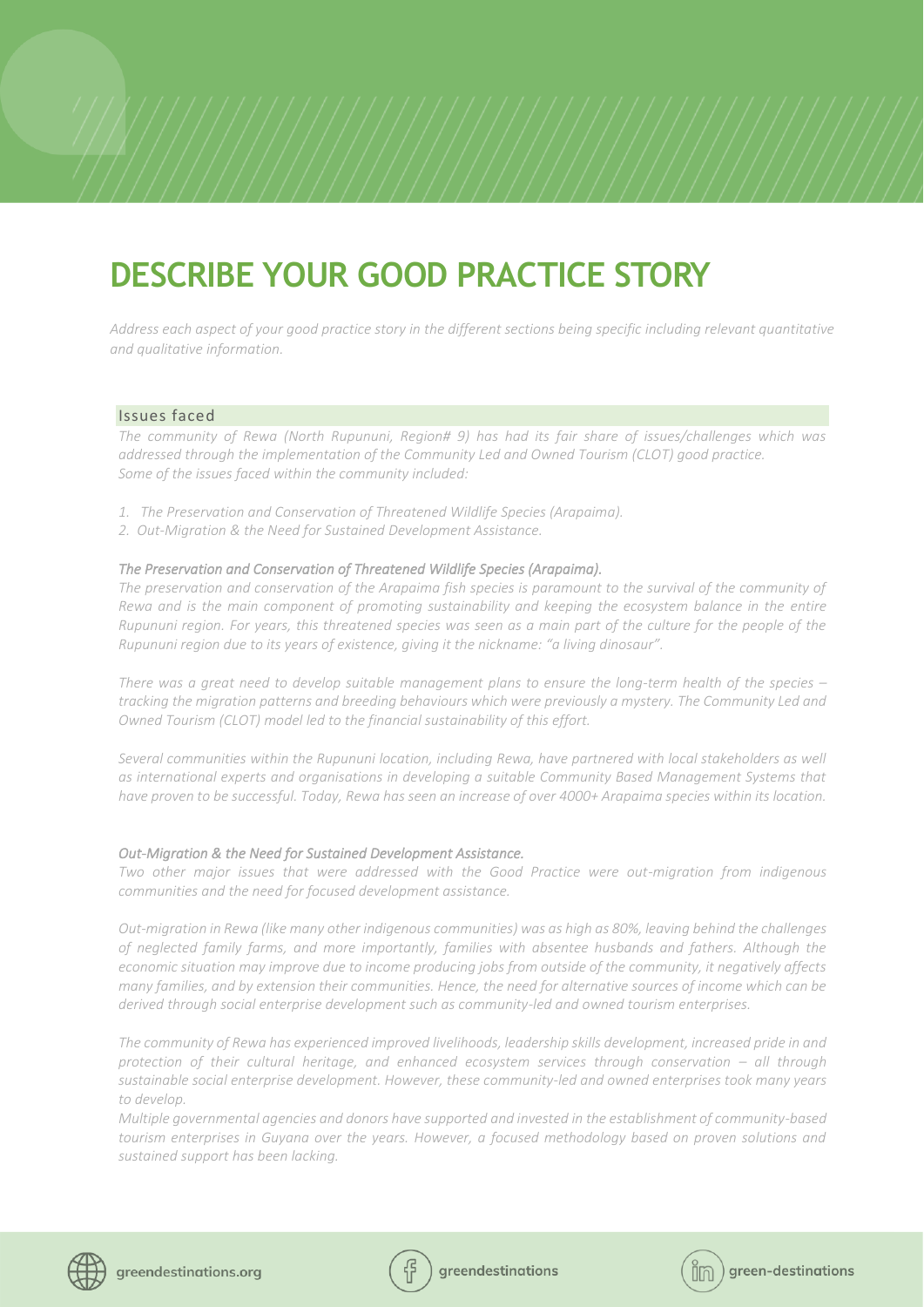*Although out-migration and capacity constraints remain an issue, more communities (like Rewa) are embracing the use of the Guyana Community-led Tourism Framework and toolkit and seeing results.*

#### Methods, steps and tools applied

*In order to address the challenges faced by Rewa, the Guyana Tourism Authority (GTA) developed a Community Led and Owned Tourism (CLOT) Framework and toolkit in 2018 to establish a stepwise methodology to create Return on Investments (ROI) and sustained impact in prioritised indigenous communities. This was done in collaboration with the Ministry of Amerindian Affairs (MOAA). Leveraging combined budgetary resources will result in enterprise development in multiple communities throughout Guyana.* 

*The GTA defines community-led and owned tourism (CLOT) as 'any Indigenous tourism enterprise owned and operated by the host community'. Unlike traditional community-based tourism, CLOT takes place when there is an interaction between an Indigenous host community and a traveller, leading to the sharing of an experience, product or service that has been created by a business or enterprise owned and operated by the community and benefits the community as a whole.*

*The Guyana CL&OT Framework involves a multi-phased approach and is inclusive of the following activities:*

*Activity 1: Readiness, Governance, and Action Planning. The purpose of Activity 1 is to assess each communities' readiness for tourism, establish a Tourism Committee, and support them in developing tourism development action plans. There are four sub-activities involved in this process. Stage 1 requires community awareness-raising through community engagement, information sharing and a self-assessment. Stage 2 consists of assessing community needs, governance, and the level of visitor readiness and market readiness. Assessing community tourism offerings provides the basis for identifying product development opportunities and support requirements, community capacity building needs and an action plan for implementation. This phase reflects a communitycentric and market-responsive orientation that empowers communities to lead tourism development activities, attract visitors directly, and attract domestic and international travel intermediaries who have clients interested in community tourism experiences. Stage 3 involves facilitating the prioritisation of actions undertaken through a participatory process. Stage 4 includes completing a Market-Readiness Diagnosis and Market-Product Match. Visitor ready criteria are used to assess existing tourism products according to product and operational market readiness. This is followed by a market-led approach based on what target travellers want. The process utilises sustainable livelihood measures, market demand, product supply, and community values compatibility measures*  to assess the strength of the market-product match. In addition, competitive analysis is conducted, and ideal *guest profiles are prepared. Throughout Activity 1 and the activities that follow, local trainers are trained to implement the Community-led and Owned Tourism Framework and toolkit.*

*Activity 2: Building Capacity through Centralised and Hands-on Training. The purpose of Activity 2 is to implement peer-to-peer and shadowing training to build capacity within beneficiary communities to lead tourism development. The MOAA and GTA lead the implementation of new and existing curriculum, including business accounting, management and marketing; reservations and bookings; hospitality and the visitor welcome; food safety and catering; and tour guiding and packaging. Training is undertaken with a lead tour guide, a caterer from* 



**greendestingtions** 

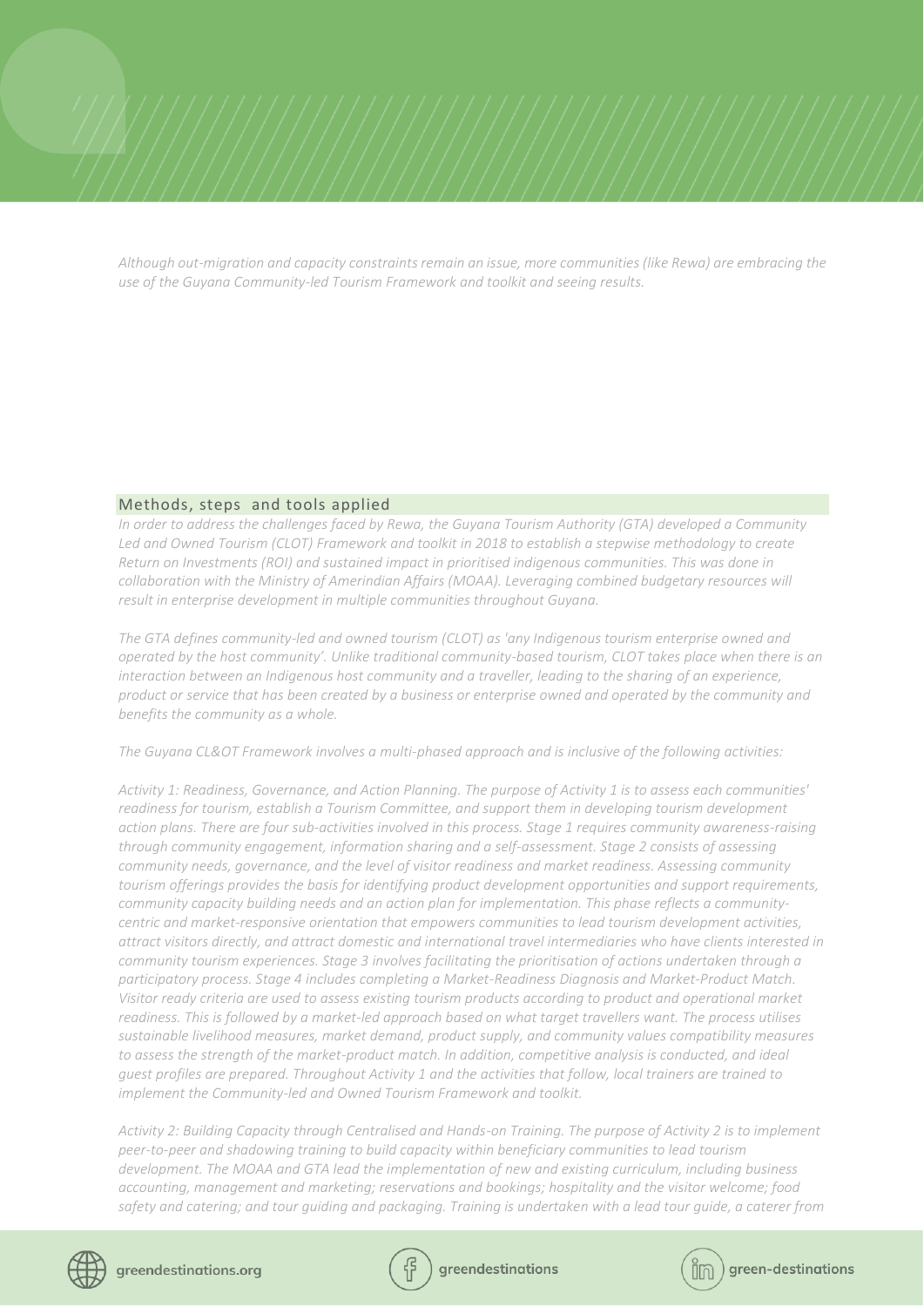*the MOAA, and staff from Surama Eco-lodge and Rewa Eco-lodge members. This activity includes the provision of support for becoming licensed by the GTA.*

*Activity 3: Developing Tourism Enterprises and Product. The purpose of Activity 3 is to develop tourism and package tourism experiences. This activity starts with undertaking an inventory of natural and tangible, and intangible cultural heritage assets, which leads to identifying what is sacred and what can be shared with outsiders and the establishment of Visitor Codes of Conduct that spell out the social mores, customs and rules that visitors are asked to follow. The next step is centered on developing tourism and packaging tourism experiences. It then leads to the establishment of either Private-Public-Community Partnerships and or joint ventures with tourism private sector companies to create new products, complete eco-lodges that are under development, refine existing products, and package new and existing offerings. Informed by the findings of the Market-Product Match in Activity 1 and the latest GTA Experiential Travel guidelines, community tourism enterprises and experiential travel products are developed, inclusive of business planning, and the packaging one-two full-day tours, four halfday tours or a combination of both.*

*Activity 4: Establishing Market Linkages. The purpose of Activity 4 is to establish market linkages for visitor ready products. This activity involves establishing market linkages and integrating market-ready products into the*  tourism value chain. The GTA helps communities secure direct market access through domestic and international *tour operators in collaboration with the Tourism & Hospitality Association of Guyana and other partners to realise the potential. Emphasis is placed on developing peer-to-peer experiences such as home-stays, in-home dining and insider cultural experiences and securing market access through sharing economy platforms such as Airbnb, Airbnb Experiences, EatWith, Viator, and Traveling Spoon.*

*Activity 5: Marketing Community Tourism Offerings. The purpose of Activity 5 is to develop marketing strategic action plans and market visitor ready products. The GRA helps communities develop marketing strategic action plans. The GTA also leads marketing implementation activities. This activity includes promoting community tourism products that are visitor ready on the GTA website, through its social media channels, and through its market representatives in its core markets (United States, Canada, Germany and the UK). The GTA also coordinates familiarisation trips in communities with the media, international tour operators and social media influencers. The Tourism and Hospitality Association of Guyana and its members support these marketing activities as well.*

*Activity 6: Measuring and Communicating Outcomes. The purpose of Activity 6 is to implement a system to measure and report on the outcomes on an ongoing basis. During Activity 6, a tourism dashboard monitoring system is implemented to monitor, track, and report tangible results. The dashboard is designed to ensure transparency within the community so that the flow of monetary resources within the community is known to the Toshao and Village Council and shared with community members. To operationalise the system, members of the Tourism Committees are trained in the use and management of the system.*

*The decision to implement a community-led and owned tourism framework was a defining moment for Guyana's tourism sector. Adding new depth and diversity to the industry by embracing widespread community-led participation in tourism responds to global market trends and addresses the need for inclusion and community empowerment, and provides Guyana's tourism sector with a vehicle to help achieve national aspirations for becoming a Green State. As such, the social, economic and cultural benefits of a vibrant community tourism sector will serve Guyanese well for this and future generations.*

*The primary aim of CLOT was to create alternative livelihood opportunities for young people and women in Indigenous communities through the establishment of new sustainable community-led and owned tourism enterprises. This is fully aligned with Guyana's Low Carbon Development Strategy (LCDS).*





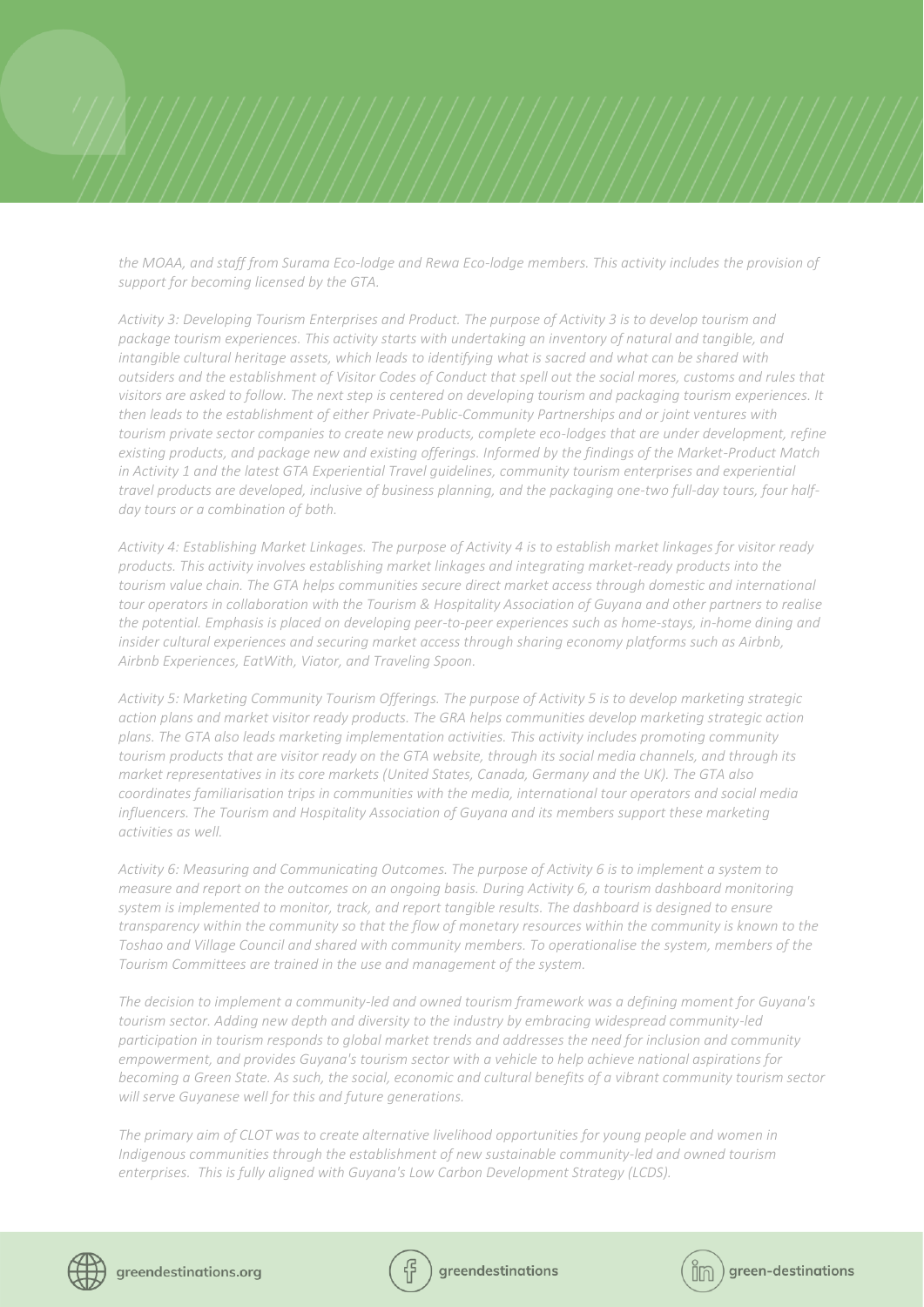#### Key success factors

*There have been ample opportunities to learn from the past, identify the various means for overcoming the myriad challenges involved in tourism development, and identify the top factors for success, which cannot be limited to three aspects:* 

*1. Access & Visitor Flows. Affordable and reliable access via road or air is a prerequisite to the success of community tourism enterprises. Like-minded tourists make up strategic visitor flows that have predictable patterns, and that create tourism circuits. Strategic visitor flows must be evaluated to understand where existing visitors are coming from, where they are going, what they are doing when they get there, and what amounts they're spending on tourism activities, lodging, transportation, food and other services. Creating tourism products outside of the existing strategic visitor flows and tourism circuits is difficult unless the gateway communities have affordable and reliable access and unique product offerings or iconic attractions nearby.* 

*2. Government Commitment. Many community tourism ventures fail because of a lack of adequate funding and financial expertise on the person(s) managing community tourism. Financial budgeting, planning, and resource allocation need to be planned as part of the funding process. Aligning shared aims and resources through interministerial collaboration between the Ministry of Tourism, Industry and Commerce, Ministry of Amerindian Affairs, Ministry of Housing & Water, Ministry of Public Works, and Office of the Prime Minister partnerships between the tourism private sector and relevant government agencies are critical to the success of community tourism development in Guyana.* 

*3. Community Receptivity and Visitor Readiness. The Toshao, Village Council and entire community must first agree to initiate a community-owned and managed enterprise and be open to hosting visitors. Once the community is receptive, the level of community readiness should be assessed. In Guyana, visitor ready means the tourism business is fully prepared to welcome customers and offer them a safe, quality and memorable experience. This means that community members have received the necessary training. The community tourism business should be accessible via radio, phone, or the internet. Visitors should feel welcomed and should be able to engage in a half to a full day of activities at a minimum. Activities should have minimal impact on the environment and provide an authentic representation of living culture and heritage. Good tasting and filling meals should be offered and should include a variety of dishes. Reliable transportation should be made available through the use of the community's vehicle or a taxi service. If accommodation is offered, it must meet basic international standards and be clean and comfortable.* 

*4. Commitment to Self Help. Communities have traditionally received financial and technical support for a limited time. Poorly scoped community tourism development initiatives, underfunded projects, and lack of the requisite capacity within the beneficiary communities have led to a high failure rate. The Guyana Tourism Authority (GTA) role is to support communities throughout the tourism development process and help them meet basic standards*  for visitor readiness in the areas of safety, quality, and sustainability. The GTA and MOAA act in the capacity of *facilitators, guiding to inform community-level decision making, training to build local capacity, and financial assistance to underwrite the costs through the start-up phase of enterprise development. Notably, the beneficiary communities have to agree to "self-help". That is, they must volunteer and invest their time in ensuring the success of their tourism enterprise. This approach engenders shared accountability, empowers communities and fosters self-reliance.* 

*5. Peer-to-Peer Training & Mentoring. Most community members have never been tourists or operated tourism companies. Therefore, the GTA and MOAA must provide a series of training in customer service, catering, financial management, bookings and reservations management, managing tours in progress, and other related areas. This is typically followed by peer-to-peer training. Community members from Rewa and Surama visit the new community enterprises, provide the Tourism Committee, and select residents with hands-on training. This is often* 



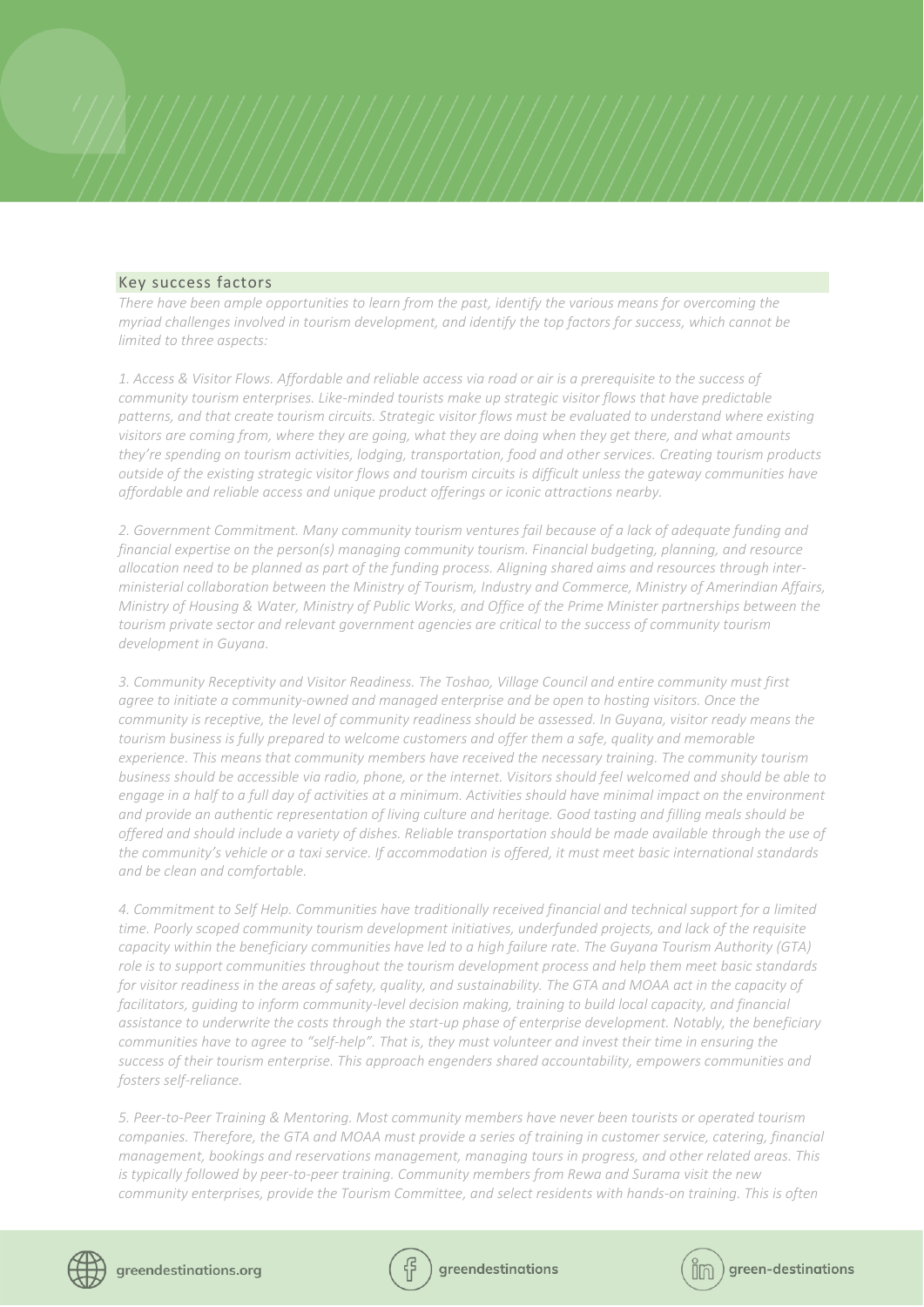*followed by job shadowing training. Wilderness Explorers, Guyana's only Destination Management Company, hosts community members and provides in-office training that lasts for a week or more.* 

*6. Independent Tourism Committee & Financial Transparency. Having an active Tourism Committee in place is critical. The village owns the tourism enterprise. There is a separate standing tourism committee selected by the Village Council or community to operate the tourism business on behalf of the Village Council. The Tourism Committee is entirely responsible for all matters regarding the operations of the community tourism enterprise and the management of the income generated by tourism. This includes salaries, maintenance, infrastructure, transportation and paying all taxes and fees due to the Village Council. The work of the Tourism Committee should be fully aligned with the rules governing the community. All income generated by tourism should be deposited into a separate account designated explicitly for tourism. The Village Council is solely responsible for how the fees and taxes received from the Tourism Committee are spent, and the community usually votes on how the monies are spent. The Tourism Committee is answerable to the Village Council, but it operates daily, independently from the Village Council and Toshao. This helps to ensure continuity in leadership when, for example, a new Toshao and Village Council come into power.* 

*7. Tourism Development Action & Business Plan. Communities need a road map and practical tools to guide tourism development and manage tourism. This includes a business plan for their community tourism enterprise. Action Plans are successful when they are informed by participatory community visioning, goal setting and action planning process and reflect the comments, recommendations, and preferences of the Toshao, Village Council members, residents, and external tourism stakeholders. Importantly, these action plans should be prescriptive and clearly define the level of priority, timeline and responsible parties leading and supporting each line of action and the associated tasks.* 

*8. Market-driven Product Development. The tourism development and planning approach within communities in Guyana has traditionally been ad hoc and supply-driven. The demand for authentic cultural and nature-based experiences and tourism that benefits people and places has been increasing globally. This defines Guyana's raw product offering. Product development must be linked to this market demand to maximise resource efficiencies and the return on investment.* 

*9. Setting Expectations and Benefit Sharing. Community expectations should be managed and aligned, recognising that it takes at least a few years of hard work to develop and successfully implement a new community enterprise. Tourism frequently generates supplemental income but should not be a community's only means of income. To maximise supplemental income and become visitor ready, community members should specialise in different areas of hospitality and the requisite support services, including producing arts and crafts, providing supplies (e.g., beverages, fish, meats, fruits, and vegetables), food cooking and catering, tour offerings, home-stays, and transportation.*

*10. Partnerships & Market Linkages. Tourism communities and businesses must work together to create tourism circuits, differentiate their offerings from one another, and create marketing linkages with inbound and outbound tour operators and online travel agencies to reach their market markets. It is advantageous to identify private sector tour operators and other partners interested in selling the community tourism product that is under consideration. If domestic tour operators in Guyana are not interested, the potential viability of a proposed product is questionable.* 

*11. Communication. Community tourism enterprises should be accessible by radio, cell phone, or the internet to receive bookings and guest info and accommodate last-minute changes. Historically, many communities have had limited to no means for communicating with the outside world. This is rapidly changing as the Office of the Prime Minister establishes internet connectivity in remote communities throughout Guyana.*





$$
\left(\rbox{$\stackrel{\circ}{\textrm{lim}}$}\right)\text{green-destination}
$$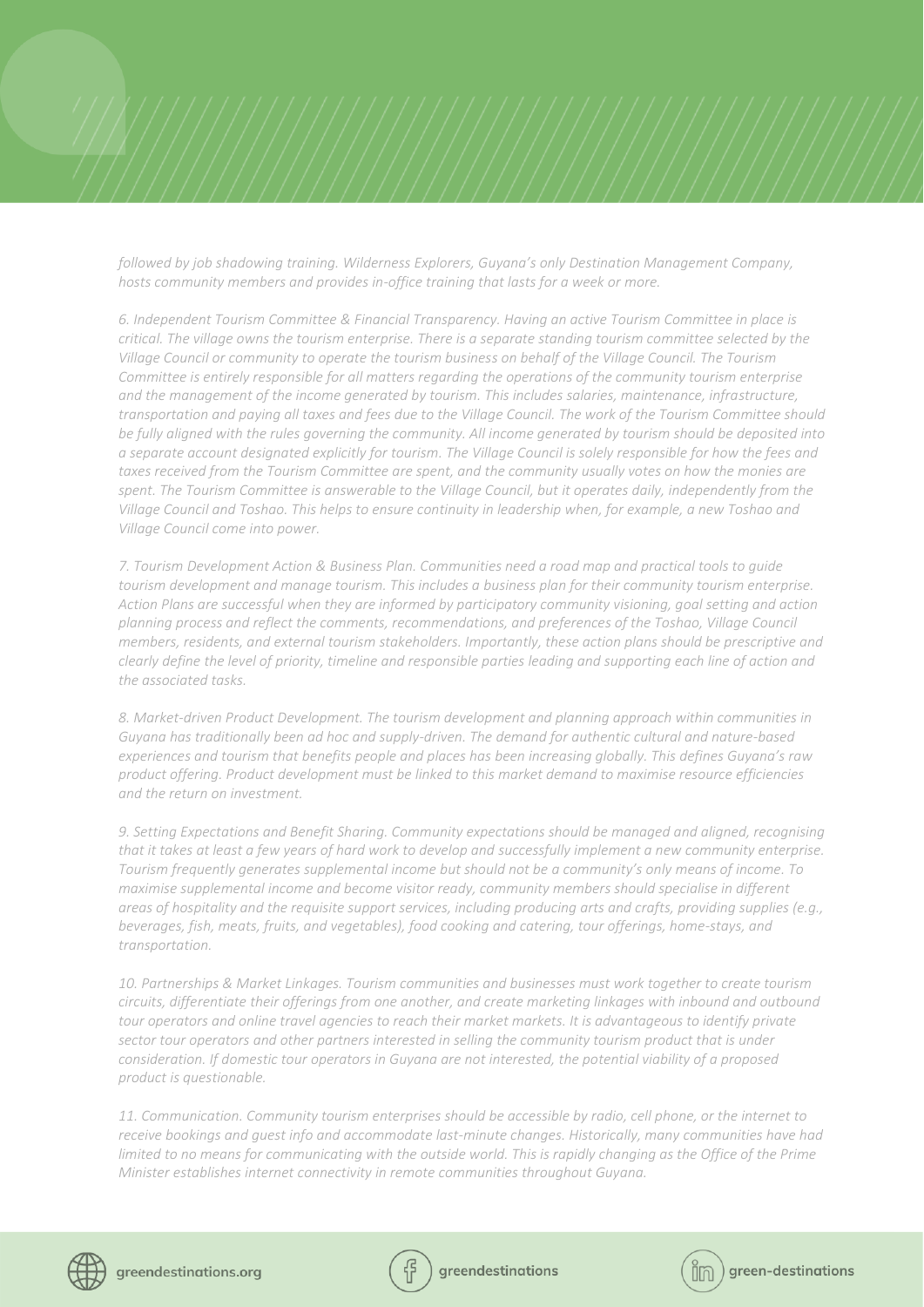#### Lessons learned

*Many indigenous communities and villages have attempted to build and or operate eco-lodges. Few have been successful. There are many reasons for the traditionally high failure rates. These include but are not limited to:*

*1. Unsuitable locations are leading to inaccessibility and sub-optimal siting of lodging.*

*2. Unsuitable design of lodges and other infrastructure (e.g., small rooms, short beds for taller visitors, lack of adequate bathroom facilities).* 

*3. Design of products to suit one's liking or perception of what travellers want rather than what the visitor/target market wants.* 

*4. Lack of cooperation/shared vision within the community or continuity of leadership once there are changes in leadership at a community level.* 

*5. The expectation is that tourism will quickly generate money and attract visitors versus the reality that generating financial returns from tourism takes time.* 

*6. The expectation is that if we build it, people will come.* 

*7. Historical lack of adequate inter-agency support and collaboration.*

#### Results, achievements and recognitions

*The below are general results/achievements of the CLOT in Rewa.*

*●Rewa partnership with the Indifly Foundation and conservation biologist Dr. Lesley de Souza has tremendously benefited the community by studying and monitoring the arapaima population. Today, this combination of actions has helped restore the Arapaima population to more than 4,000 within the area.*

*●Through establishment of the CLOT Framework, the possibility of youths attaining a higher education has been achieved and some residents were even given the opportunity to study at the University of Guyana in various fields.*

*●During the COVID-19 Pandemic, the Rewa Eco Lodge was one of the community established businesses that*  were able to sustain most of its 45 staff members. This is in spite of the fact that the borders were closed and *there were many travel restrictions locally for approximately 5 months.*

*Additional Positive Impacts of the CLOT with the monitoring measures outlined under each.* 

*Ripple Effect: design of a scalable initiative, which is beginning to be replicated in Indigenous communities throughout Guyana, that takes advantage of the interlinkages and cross-cutting impacts of the tourism sector to drive the implementation of the LCDS and the achievement of the SDGs.*

*●Quantification of the number of Indigenous communities involved in tourism and the number of communities operating community-owned enterprises* 

*Social impact: provision of the receptive communities with direct access to the travel and tourism value chain, support capacity building, help to preserve cultural heritage, increase community pride, and reduce out-migration*

*●Quantification of the number of training and the number of community members trained in each individual training.*





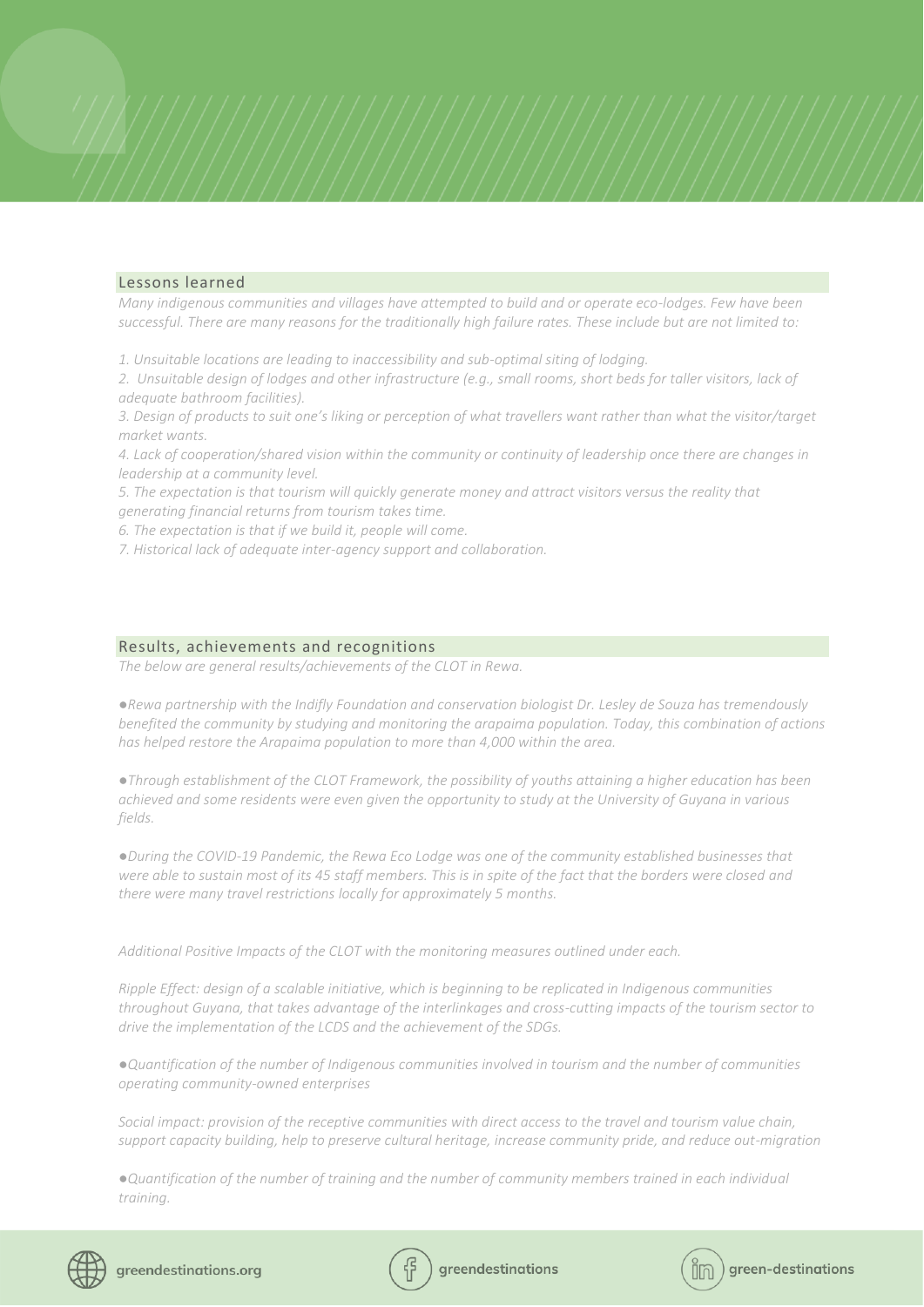*●Quantification of the number of traditional cultural heritage stories and performances integrated into the community tourism product offering.*

*●Quantification of the number of private sector partnerships established.*

*Economic impact: increase direct spending by domestic and international visitors, increased enterprise development and employment creation and an economic multiplier effect with an emphasis on Indigenous women entrepreneurs and youth within the beneficiary communities.*

*●Quantification of job creation by gender and age. Note: The majority of roles in Indigenous community tourism enterprises in Guyana are prescribed to women. The women are almost exclusively responsible for craft-making enterprises, food catering, and for the cleaning, cooking, and reception roles within eco-lodges. A majority of men, young and old alike, are responsible for tour guiding and the provision of transportation services. There is perceived to be an equal split between men and women who manage eco-lodges in Guyana. Men and women of all ages are involved in cultural performances and storytelling.*

*●Quantification of the visitor expenditures within the communities and disaggregate them by expenses for service offerings, suppliers, and for the shared community development funds.*

*●Quantification of the number of community members receiving direct economic benefits from the community enterprise.* 

*Environmental impact: creation of alternative livelihood opportunities, which has created an incentive for communities to support the conservation of ecosystems, wildlife protection and natural resource management; and support of sustainable energy production and use.*

*●Quantification of the amount of protected tribal lands set aside in community conservation areas. ●Quantification of sustainable energy production.*

 *It is important to* 

*note that monitoring of the above metrics is continuous.*

#### *Recognition:*

*Guyana's approach to Community-led and Owned Tourism has begun to receive international recognition through several prominent awards:*

*●The World's #1 Best of Ecotourism at ITB Berlin, the world's leading travel and trade show (March 2019).*

*●Top 10 Sustainable Destinations at ITB Berlin, the world's leading travel and trade show (March 2019).*

*●1st Place for Guyana - Welcome back to Nature Video at the Golden City Gate Awards (March 2019).*

*●The #1 Best in Sustainable Tourism at the LATA Achievement Awards (June 2019).*

*●The #1 Best in Destination Stewardship at the CTO's Sustainable Tourism Awards Programme (August 2019).*

*●Silver Place in Best of Adventure from the International Travel & Tourism Awards (November 2019).*

*●1st Place for a video submitted in the Stay Safe category - "Welcome Back to Guyana" at the Golden City Gate Awards (March 2021).*